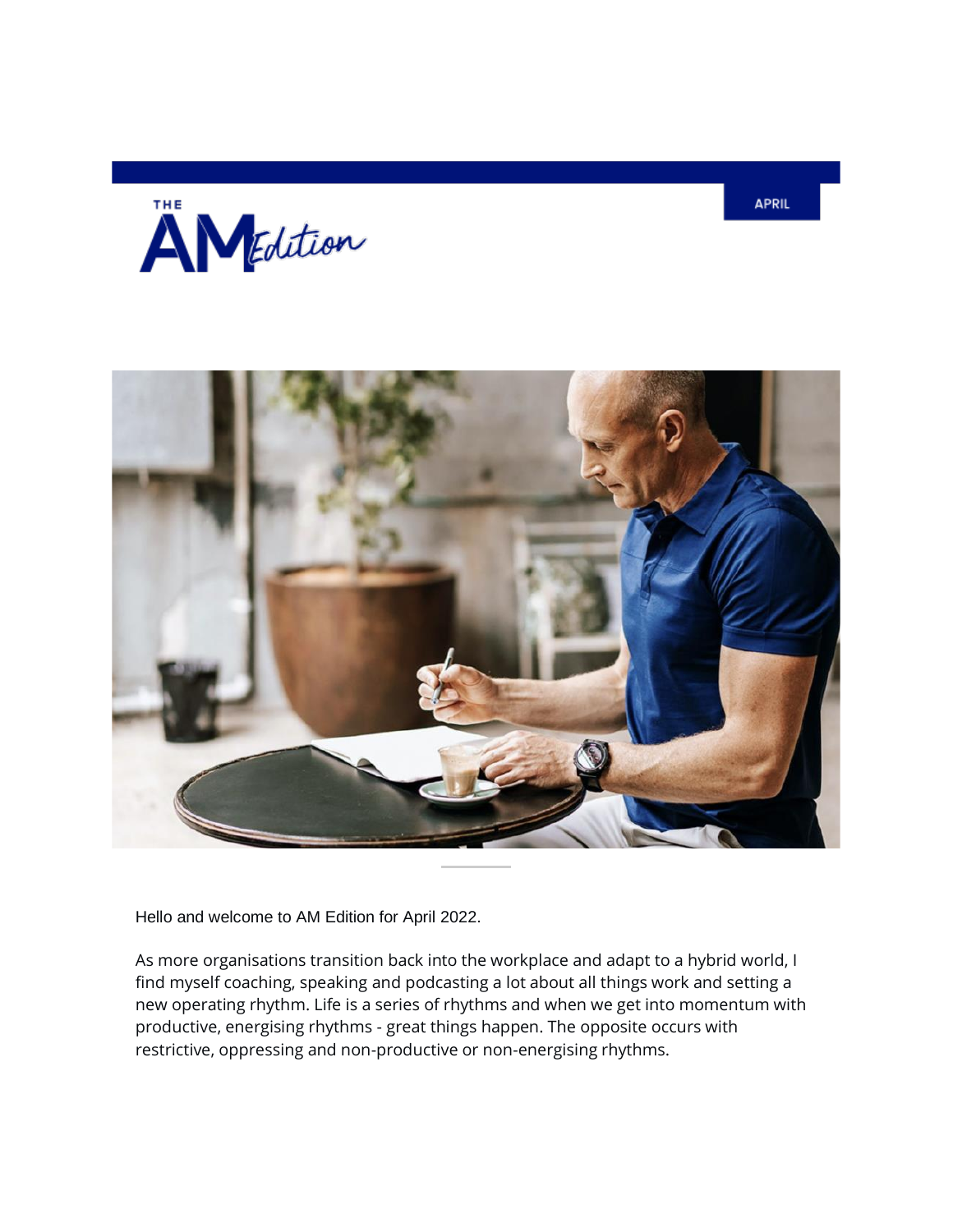Now is the perfect time to re-establish the operating rhythm for you and your wider team/s. I have delivered several workshops in the past month, working with exec/leadership teams and a few large organisations to help them set a new operating rhythm.

The theme this month is establishing a new Operating Rhythm.

**WATCH:** Micro-Recovery Breaks

**READ:** Operating Rhythm and 7 Presentations in 3 Days

**LISTEN:** The Science of COVID with Dr Tom Buckley

**ENGAGE:** Work. Upside Down Keynote.

Judrew



## **Micro Recovery Breaks**

Micro Recovery Breaks are short (30 second to a few minute) voluntary breaks that involve a blend of Psychological Detachment (switching off the brain) and Parasympathetic Activation (relaxing the body).

Elite athletes do this naturally in the middle of games and high performance moments. In the business world we often keep pushing and then wonder why we end up feeling so tired and fatigued. Learning to build in Micro recovery Breaks are a proven way to opsitimse productivity and performance.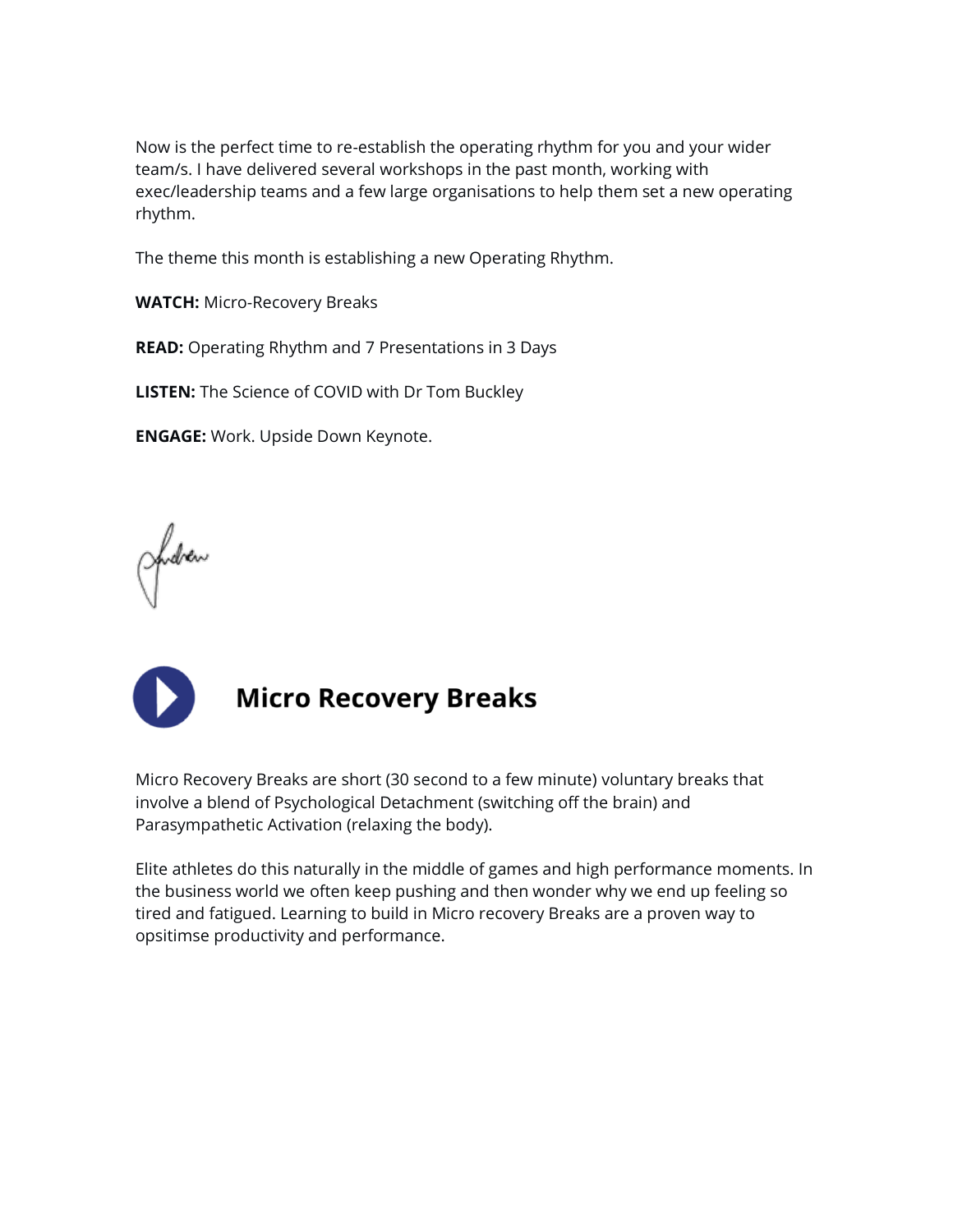



### **Operating Rythm and 7 Presentations in 3 Days**

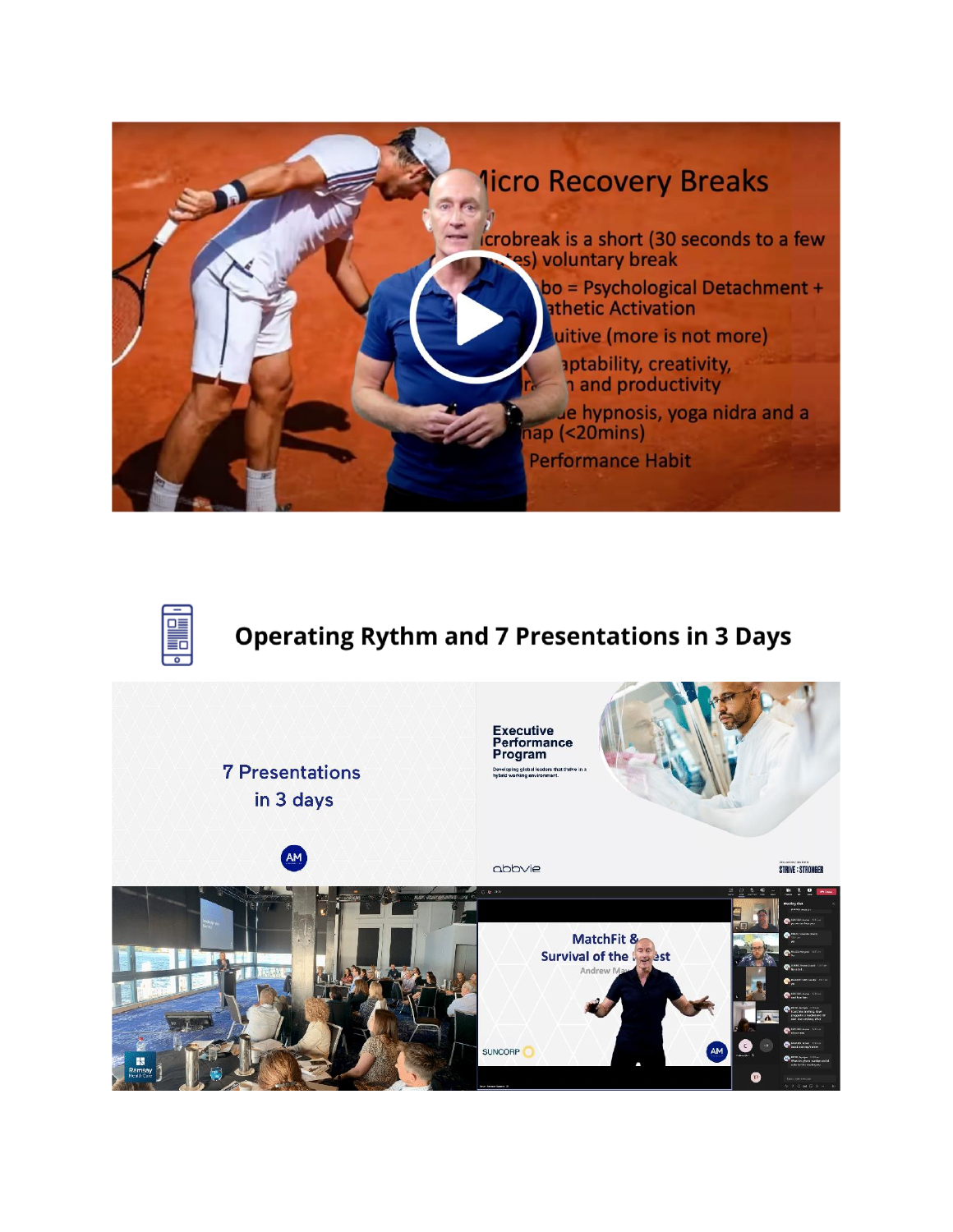I like to think of life like an extreme sport.

At one extreme go super hard. Charge. Squeeze. Push. PERFORM.

This includes work, physical fitness, mental skills and everything life has to offer.

And at the other extreme take it easy. Go slow. Cruise. Chill. RECHARGE.

This is exactly how I have set up our work/operating rhythm at StriveStronger balancing between the In season and the Off Season, which is based around the school semester and the quarterly business reporting season. Think of breaking the year into 4 quarters of 10 to 11-week cycles based on school semesters (In Season) with a 2-week break (Off Season) in between.

I work at a high intensity throughout the year and take the majority of January off. For many people there is a natural oscillation between high intensity and periods of lower intensity throughout the year (and if not – you need to manufacture this!) In my role as a keynote speaker (especially now we are back doing live events again), I know February/March, July/August and October are big months, or what the speaking industry calls 'Conference Season.'

**[Click](https://andrewmay.lt.acemlnb.com/Prod/link-tracker?notrack=1¬rack=1&redirectUrl=aHR0cHMlM0ElMkYlMkZ3d3cuYW5kcmV3bWF5LmNvbSUyRjctcHJlc2VudGF0aW9ucy1pbi0zLWRheXMlMkY=&sig=9NPeoCnxWotQh2vEr9bk9egeQ8pg78bbXQK9qjC9pUMs&iat=1650419519&a=%7C%7C1001112958%7C%7C&account=andrewmay%2Eactivehosted%2Ecom&email=LRRV6glqIfcVPcYsJBrMHi%2FZD%2BmsUFpJrc5fHf6IoVE%3D&s=bad97c655476f96a390a72c05a742011&i=95A72A5A575) here to read the blo[g](https://andrewmay.lt.acemlnb.com/Prod/link-tracker?notrack=1¬rack=1&redirectUrl=aHR0cHMlM0ElMkYlMkZ3d3cuYW5kcmV3bWF5LmNvbSUyRjctcHJlc2VudGF0aW9ucy1pbi0zLWRheXMlMkY=&sig=9NPeoCnxWotQh2vEr9bk9egeQ8pg78bbXQK9qjC9pUMs&iat=1650419519&a=%7C%7C1001112958%7C%7C&account=andrewmay%2Eactivehosted%2Ecom&email=LRRV6glqIfcVPcYsJBrMHi%2FZD%2BmsUFpJrc5fHf6IoVE%3D&s=bad97c655476f96a390a72c05a742011&i=95A72A5A575)**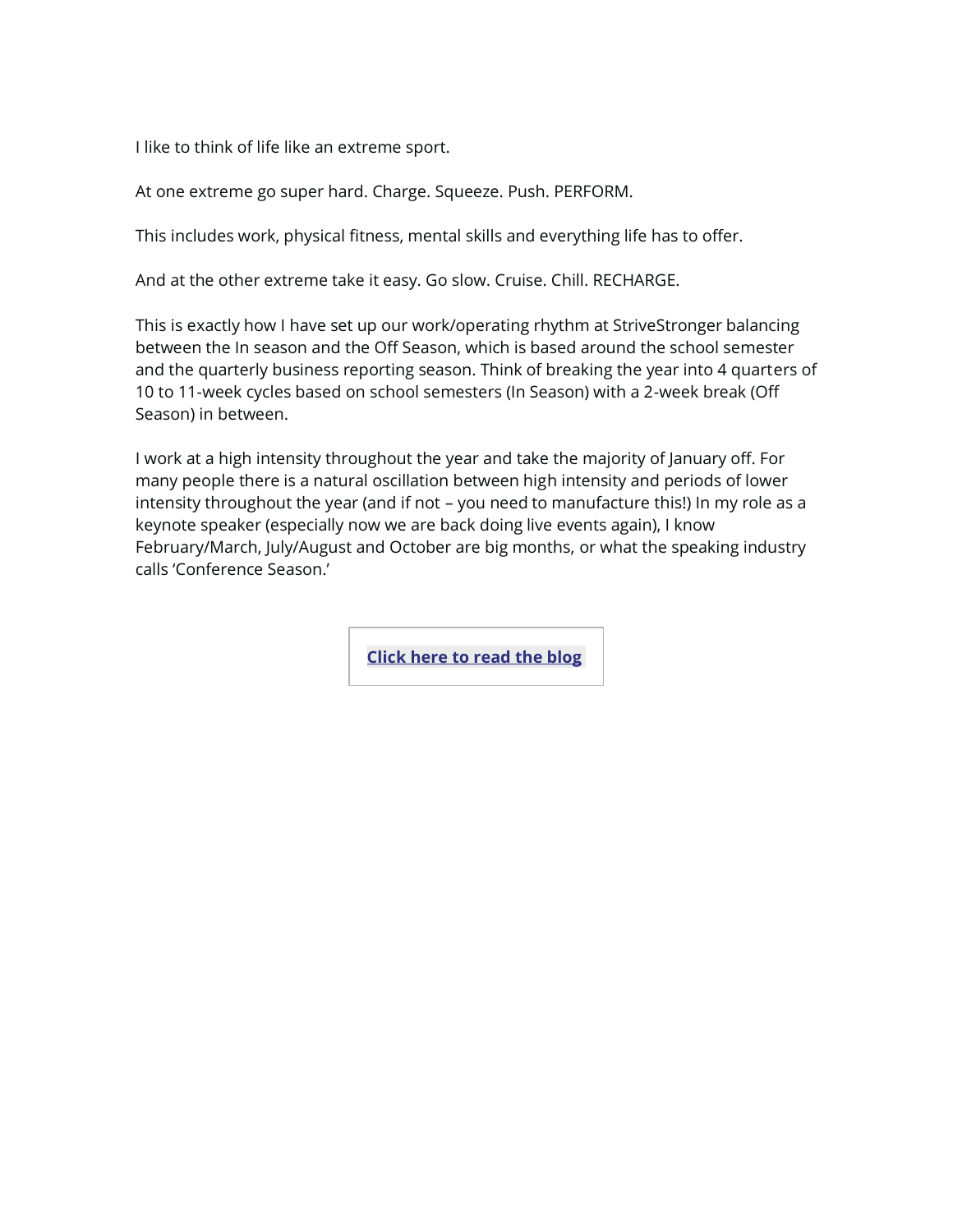# The Science of COVID with Dr Tom Buckley



Exciting news!

We have just launched The StriveStronger Podcast with Andrew May.

Episode 2 is an interview with Dr Tom Buckley. Dr Tom I have been working together for 17 years with a mutual interest and desire to bridge the gap between the science of human performance and the reality of the human experience.

Dr Tom has been studying the research around COVID and in this interview we explore what to do if you or a loved one has COVID, how to boost your immune system and the innovative work we are doing together with a number of business executives and entrepreneurs to help them manage the symptoms of Long COVID.

**Listen to the full [episode](https://andrewmay.lt.acemlnb.com/Prod/link-tracker?notrack=1¬rack=1&redirectUrl=aHR0cHMlM0ElMkYlMkZ3d3cuc3RyaXZlc3Ryb25nZXIuY29tJTJGcG9kY2FzdHMlMkZzdHJpdmVzdHJvbmdlci13aXRoLWFuZHJldy1tYXklMkZlcGlzb2RlcyUyRjIxNDc3MTU0NDk=&sig=9BjvY4fecBE5tN4YYpY2BLzjBZ9tMzueAxNErqRkCWnv&iat=1650419519&a=%7C%7C1001112958%7C%7C&account=andrewmay%2Eactivehosted%2Ecom&email=LRRV6glqIfcVPcYsJBrMHi%2FZD%2BmsUFpJrc5fHf6IoVE%3D&s=bad97c655476f96a390a72c05a742011&i=95A72A5A576) her[e](https://andrewmay.lt.acemlnb.com/Prod/link-tracker?notrack=1¬rack=1&redirectUrl=aHR0cHMlM0ElMkYlMkZ3d3cuc3RyaXZlc3Ryb25nZXIuY29tJTJGcG9kY2FzdHMlMkZzdHJpdmVzdHJvbmdlci13aXRoLWFuZHJldy1tYXklMkZlcGlzb2RlcyUyRjIxNDc3MTU0NDk=&sig=9BjvY4fecBE5tN4YYpY2BLzjBZ9tMzueAxNErqRkCWnv&iat=1650419519&a=%7C%7C1001112958%7C%7C&account=andrewmay%2Eactivehosted%2Ecom&email=LRRV6glqIfcVPcYsJBrMHi%2FZD%2BmsUFpJrc5fHf6IoVE%3D&s=bad97c655476f96a390a72c05a742011&i=95A72A5A576)**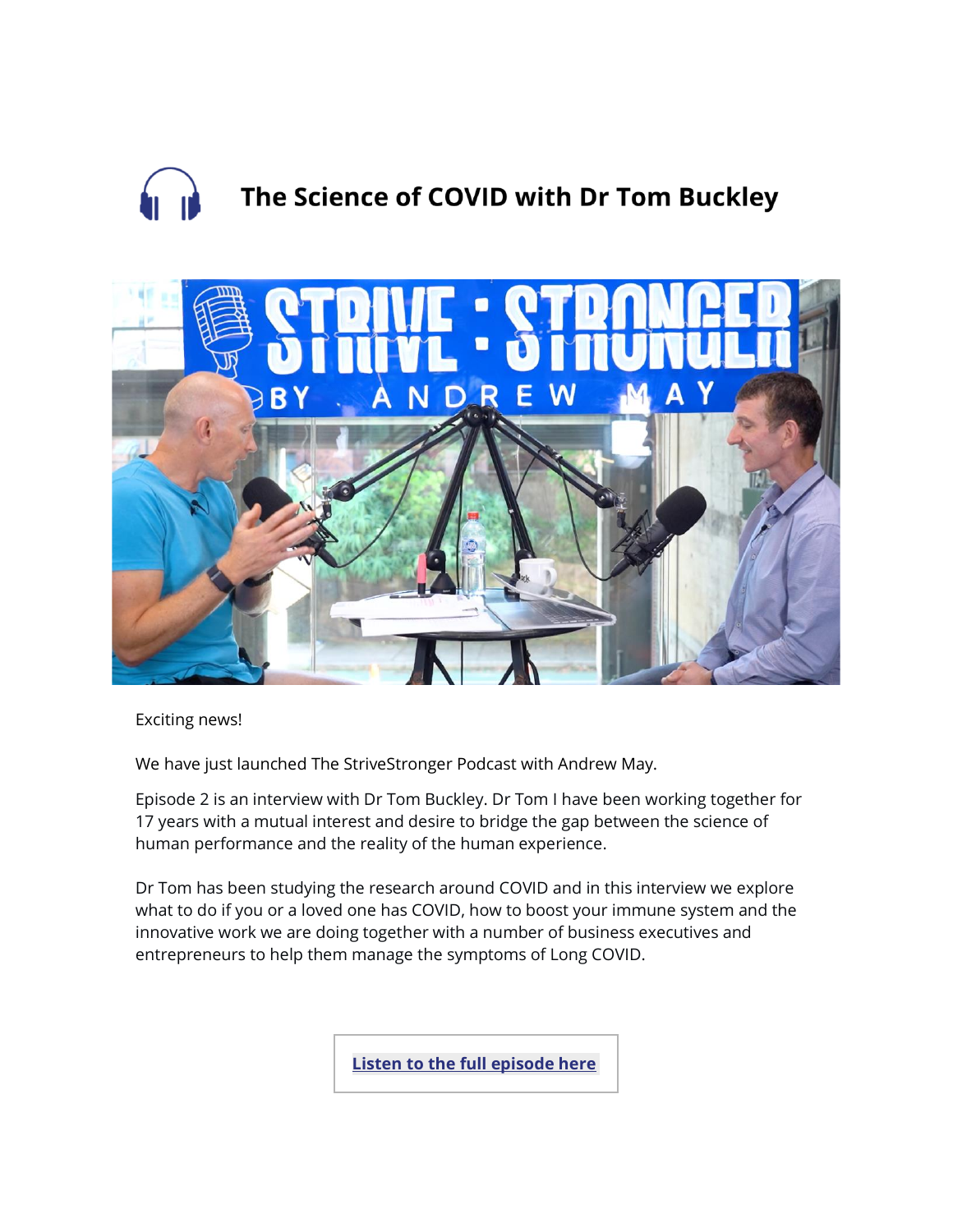

## **Work. Upside Down (Keynote)**

#### **The Great Realignment redefining our relationship to and definition of work.**

Reports indicate 40% of the global workforce is looking to resign. We don't buy into the hype! Let's reframe as The Great Realignment – where proactive employers change the narrative and recalibrate to be more aligned, purpose-driven and include a compelling employee value proposition (EVP).



COVID-19 has been the shakeout causing people to revaluate all parts of their life and is starts with work. Employees around the world are questioning:

- What is work all about? **(Redefining the definition of work).**
- Why is work important and what meaning do I receive from work? **(Purpose)**

- How, when, and where do I want to work in the future? **(New Ways of Working)** We need to establish new Operating Rhythms that incorporate a hybrid of WFH, WFA (Working From Anywhere), and being in the workplace. Companies need to adopt flexible ways of thinking and working; provide support in redefining personal productivity; and create psychologically safe environments for employees to flourish.